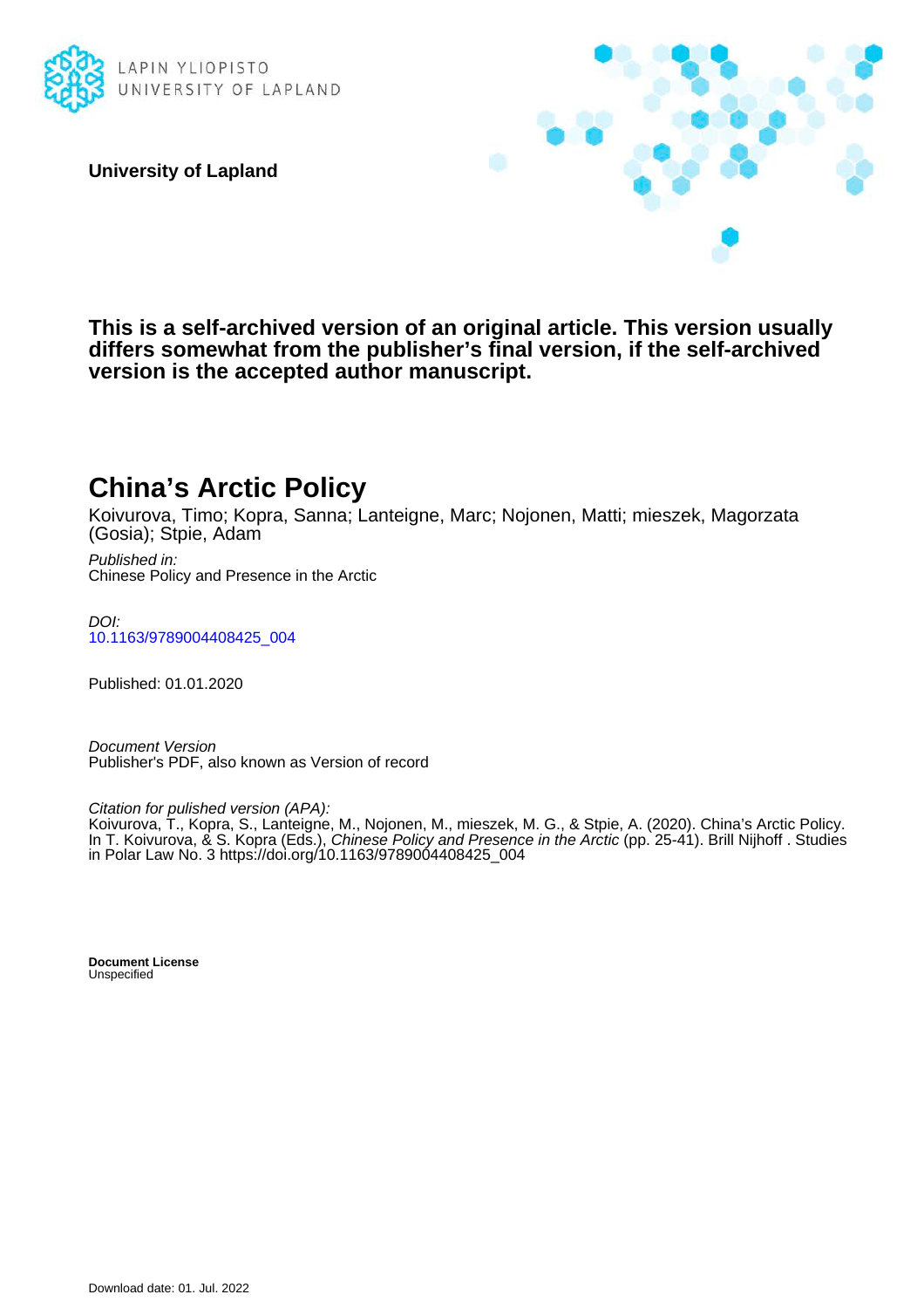#### Chapter 3: China's Arctic policy

# *Timo Koivurova, Sanna Kopra, Marc Lanteigne, Matti Nojonen, Malgorzata (Gosia) Smieszek, and Adam Stepien*

In: Timo Koivurova & Sanna Kopra (eds.) *Chinese policy and present in the Arctic*. Leiden: Brill Publishing.

3.1. Introduction

This chapter elaborates on China's evolving strategy in the Arctic. In January 2018, the Chinese government published its first-ever Arctic policy. For many, the overarching and ambitious nature of the country's Arctic policy was a surprise. China emphasized its role in global and regional governance that pertains to the Arctic but also the way it will function in the region through bilateral relations. For China, the Arctic is no longer about simply being an observer in the Arctic Council, but much more. It is therefore important to study the main parameters of this policy. This chapter will analyze mainly the specifics of China's Arctic white paper and examine a pair of specific cases, namely China's role in negotiating the Polar Code and the Arctic fisheries agreement. Special attention will be paid to the ways in which China's national policy towards the Arctic has emerged and how it has been viewed by other actors and commentators following China's role in the Arctic. As a sub-section, China's policy towards the Arctic's indigenous peoples will also be studied. It is additionally useful to explore how China's Arctic national policy compares with other Asian states that were accepted as observers into the Arctic Council. Finally, conclusions are drawn on the impact and future prospects of China's Arctic policy.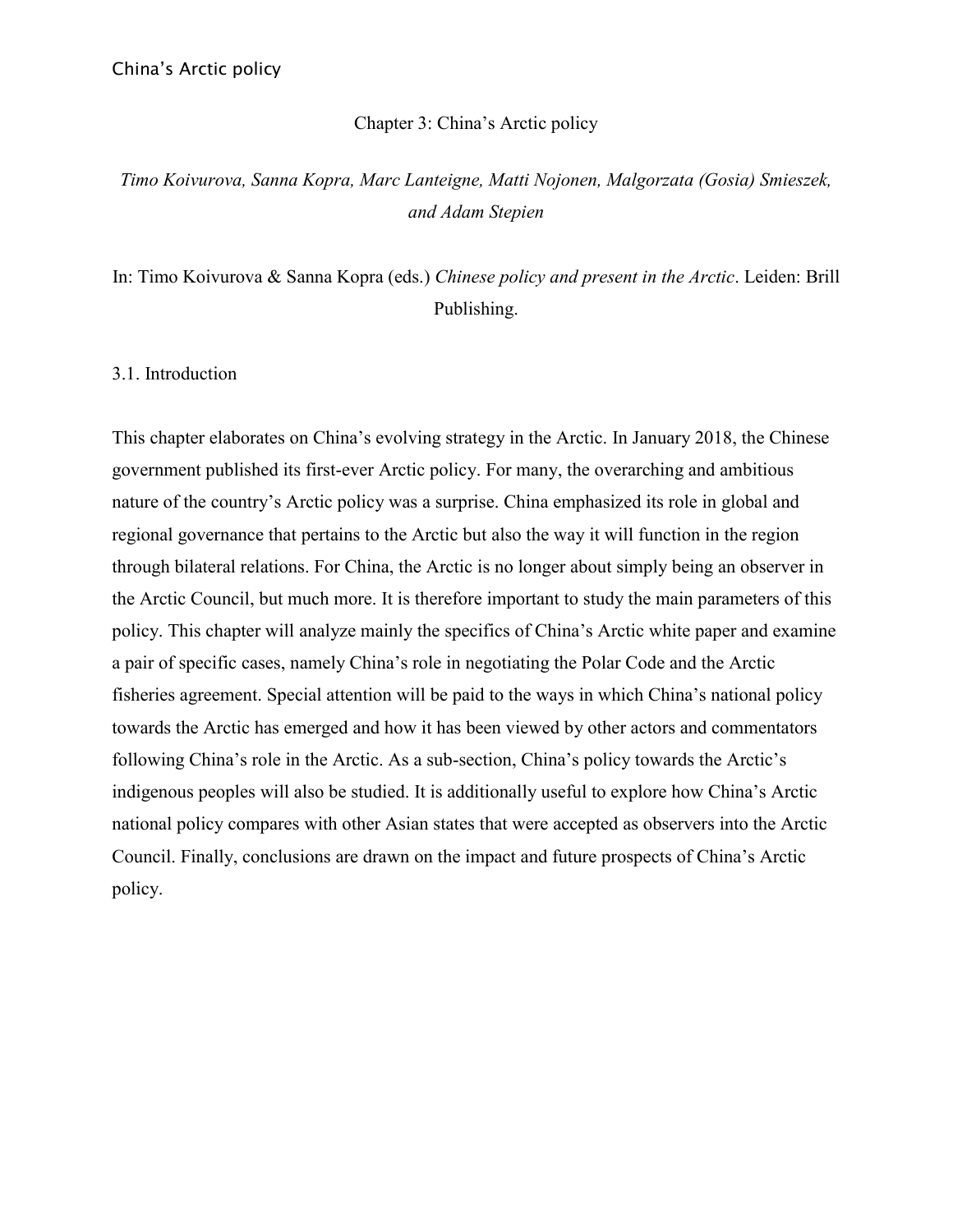#### 3.2. The development of China's Arctic policy

China's participation in Arctic international cooperation is fairly recent, even if the country became a party to the Spitsbergen Treaty in 1925. The country became a member of the International Arctic Science Committee (IASC) in 1996 but only in 2007 did it start to send delegations to the meetings of the Arctic Council, the predominant inter-governmental forum for the discussion on Arctic issues (Koivurova *et al*., 2017). China has no territory north of the Arctic Circle, a prerequisite for membership, so the country's only option was to become a formal Observer. For this, the country needed to demonstrate an understanding of Arctic affairs, including economics, history, and peoples, to a degree that would be acceptable to the eight members of the Arctic Council, some of which, including Canada, Russia and the United States, were suspicious of Beijing's motives. China was also at a disadvantage, as the country did not have a long history of engagement and exploration compared with other Observer governments. Beijing also had to address its still-tentative approaches to regional institutions, especially those that were outside of the Asia-Pacific. In short, Beijing had to quickly and effectively build an Arctic identity in the face of internal and external constraints.

There was also a perceived timing issue in Beijing's engagement of the Arctic Council. Until energy and commodity prices fell after 2014, there was much discussion about an 'Arctic scramble' for resources that would place the eight Council members at a distinct advantage (Borgerson, 2008). On one hand, China wanted to avoid the impression that it was seeking to 'gate-crash' the region and challenge Arctic governance, including the Arctic Council. However, Chinese policymakers were also wary of what could be called the 'blueberry pie' scenario, whereby the Arctic is cut up amongst the Arctic Eight, with all other countries being sidelined (Rainwater, 2013; Lanteigne, 2018). Thus, China had to find a middle ground, and a great deal of that process involved presenting itself as an Arctic partner, a process that resulted in a great deal of Arctic diplomacy on a bilateral level. In some cases, the process was extremely successful (Iceland, Russia), producing good returns (Finland, Sweden), but less so in others (Canada, Denmark, United States). Norway was the odd one out in this process until late 2016, when diplomatic relations were more fully restored. Also, Norway did not veto China's 2013 bid to become an Arctic Council observer, despite worsened bilateral relations and speculation that Oslo would seek to curtail China's bid (Watts, 2012).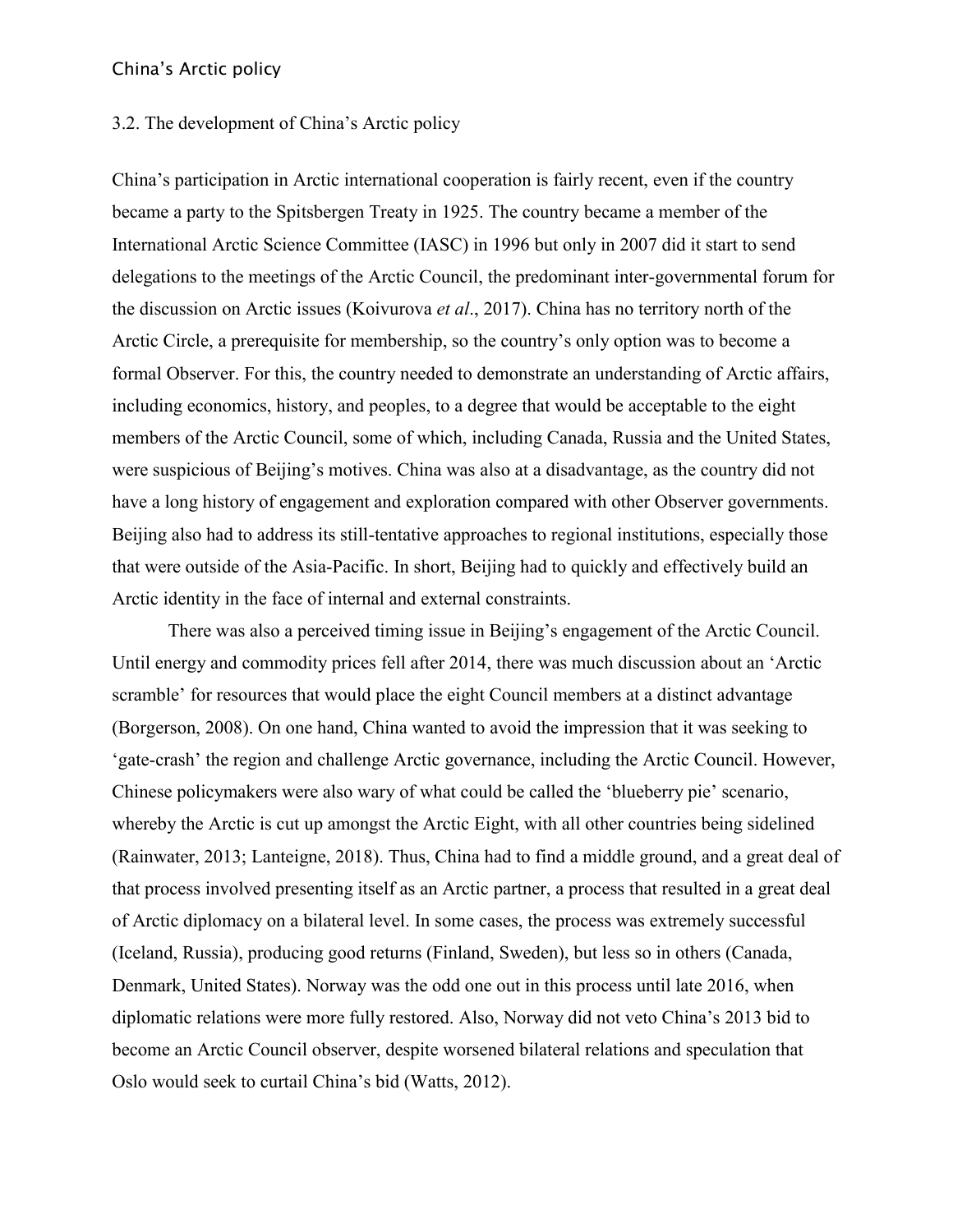The country was accepted as an Observer to the Arctic Council at the Kiruna ministerial meeting in 2013, together with other Asian applicants (Japan, South Korea, India and Singapore) and Italy. China's interest in becoming a Council Observer, along with a potential growing 'line by the front door', as is the current status of many Asian states, forced greater attention to be paid to how future Observers should be chosen. Previous applications that so far have not been successful include Greece, Mongolia, Turkey and the European Union. However, the EU, while it lacks formal Observer status, remains an Observer-in-principle, and is a common participant in Council proceedings.

During the years immediately preceding Beijing's acceptance as a formal Observer in the Arctic Council, there was a noticeable uptick of media reports and academic studies regarding the country's emerging policies in the Arctic, including references to China as both a 'near-Arctic State' (*jin beiji guojia* 近北极国家) and an 'Arctic stakeholder' (*beiji lihai guanxiguo* 北 极利害关系国), despite the fact that China does not have an Arctic border (Jakobsen & Peng, 2012). The shortest distance between the Arctic Circle and China's northernmost point, in Mohe County (漠河县), Heilongjiang province at 53°33′ N, is more than 1400 kilometers.

Nonetheless, some Chinese actors argued that China's proximity to the Arctic region, as well as the effects of regional climate change on Chinese weather patterns, justify greater Chinese engagement in Arctic governance. It was also suggested in studies published in March 2017 that changing weather patterns in the Arctic, specifically ice erosion in the Arctic Ocean, coupled with increased snowfall in regions of Siberia, were contributing to reduced wind frequency, which in turn allowed for air pollution to linger over parts of coastal China in winter months (Hernández, 2017). Since then, air pollution levels well above safety levels have been recorded in coastal Chinese cities during the winter, a phenomenon commonly known as the 'airpocalypse' or *morikongqi* (末日空气) in Chinese (Yang, 2016).

However, the concept of 'near-Arctic State' was greeted with suspicion by some Western Observers and at times interpreted as an attempt by China to directly challenge political norms in the region and to act as a 'gate-crasher' in the Arctic. There were also attempts by some Western commentators to draw comparisons between China's claims to the South China Sea and the country's supposed 'assertiveness' in the Arctic Ocean, despite the fact that Beijing is not claiming any sovereignty in the latter region (Houck, 2017, August 1; Martin, 2018, May 5). A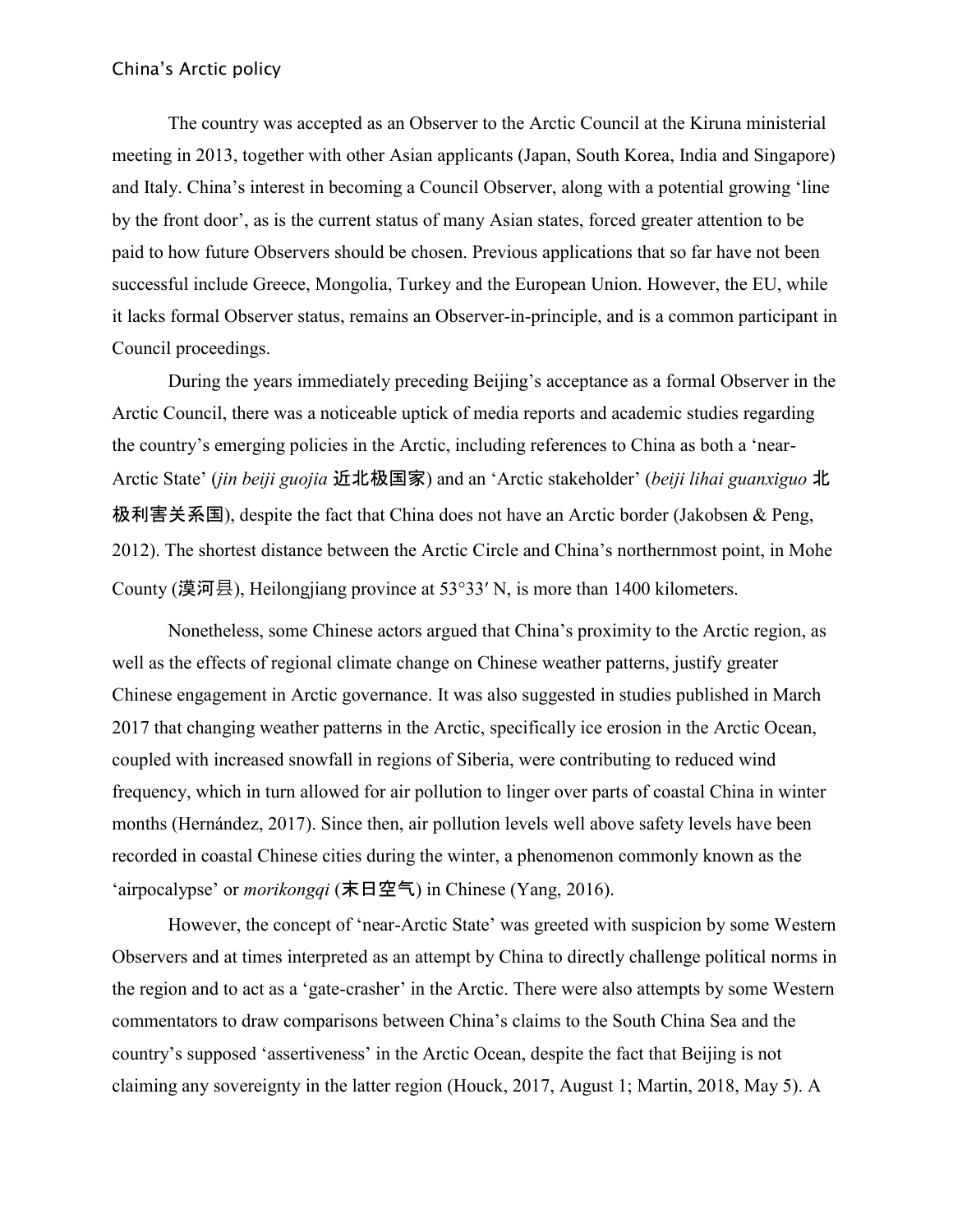quotation by then-PLA (People's Liberation Army) Rear Admiral Yin Zhuo (尹卓), stating that "the Arctic belongs to all the people around the world, as no nation has sovereignty over it […] China must play an indispensable role in Arctic exploration as we have one-fifth of the world's population," was used as further evidence of an emerging revisionist policy in the Arctic on China's part, despite the fact that other reports suggested that the quotation was either mistranslated or taken out of context. The complete statement was also cited as "according to the United Nations Convention on the Law of the Sea (UNCLOS), the North Pole and its surrounding areas do not belong to any single country, and the common riches in the area belong to all the people in the world." Both of these alarmist interpretations of China's behavior in the region were clearly expressed by the Secretary of State of the United States (US), Mike Pompeo, in his speech just before the Arctic Council's foreign ministers meeting in Rovaniemi on May 6, 2019 (Pompeo, 2019).

Despite the fact that Beijing had taken great care to stress both scientific diplomacy and its ongoing interest to act as a partner to the Arctic States, since 2013 Chinese officials have also tacitly put forward the idea that despite not being an Arctic State, non-Arctic States such as China should nonetheless play a role, to a certain degree, in Arctic affairs, given the effects of the region in parts of the world further south.

One vivid sign of this was a speech given by then-Chinese Vice-Foreign Minister Zhang Ming (张明) at the annual Arctic Circle conference in Reykjavík in October 2015. His speech included a brief, six-point plan for China's emerging Arctic policies, namely the need for future exploration and knowledge about the region, the protection and "rational use" of the Arctic, respect for the inherent rights of Arctic States and indigenous peoples, respect for the rights of non-Arctic States and the international community, creation of a "multi-tiered co-operation framework for win-win results" in the region, and the need for continued observance of relevant international law and institutions, including UNCLOS and the Spitsbergen Treaty (Zhang, 2015). The first three points were hardly groundbreaking and were assumed to be a normal stance by an Arctic Council Observer seeking to build an Arctic identity. However, the fourth, fifth and sixth points were a tacit statement that China wished to play a more central role in future Arctic affairs. China was seeking to walk a fine line between being seen as revisionist in the Arctic but also avoiding what has been called a scenario whereby the Arctic is split up, politically and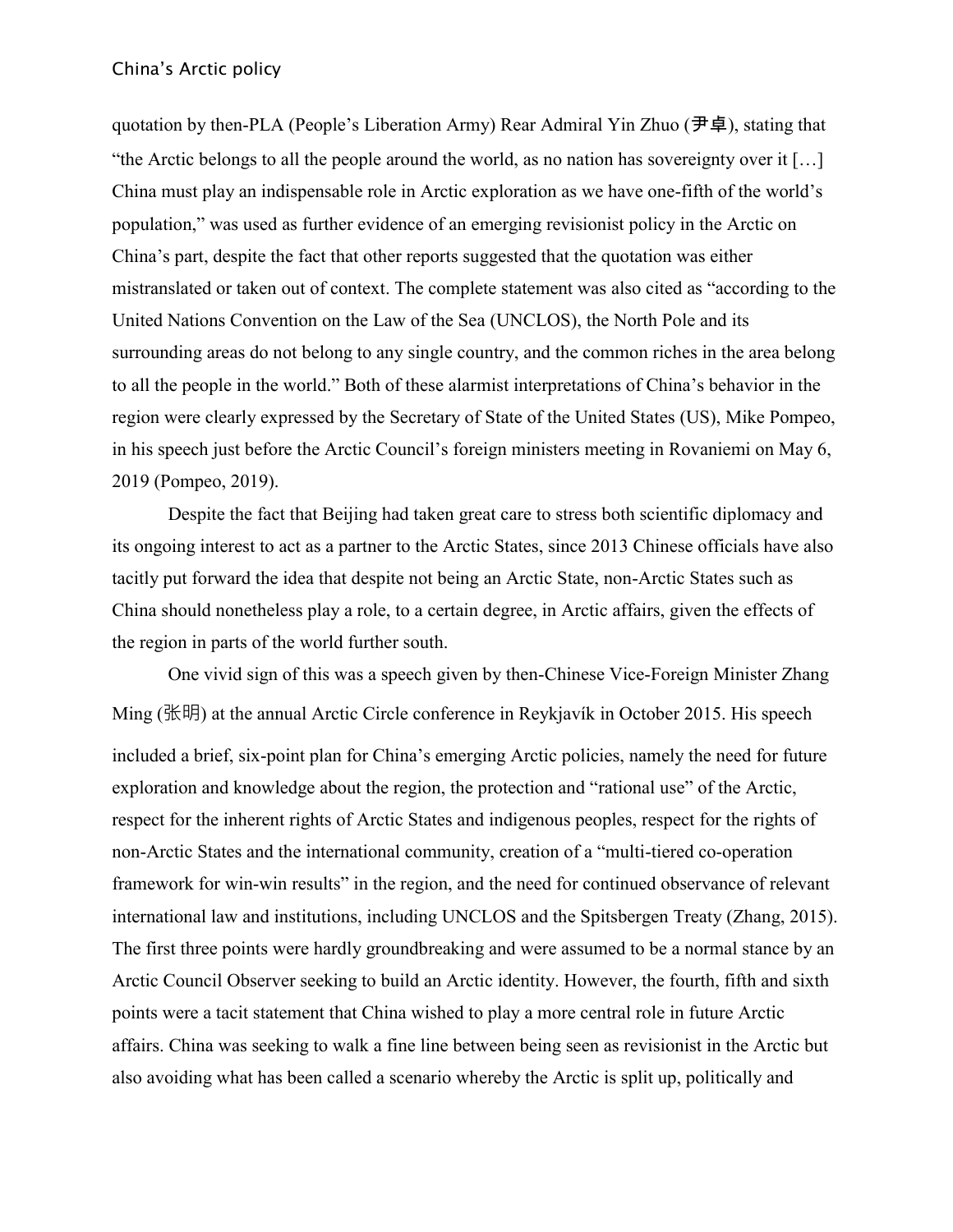economically, between the 'Arctic Eight', with all other governments being shut out (Lanteigne, 2018).

# 3.3. China's Arctic white paper in a nutshell

By the time of adoption of China's first Arctic policy document in 2018, its stance towards the Arctic Council and Arctic governance has become clearer. Beijing evidently perceives that it will continue as an Observer in the Arctic Council, but the white paper defines its general role in Arctic governance in more expansive and ambitious terms, as is briefly explained below. This stance is clear from the beginning of the white paper, in which the country details what is taking place in the region and who should bear responsibility for the region. In particular, the White paper stipulates:

> The Arctic situation now goes beyond its original inter-Arctic States or regional nature, having a vital bearing on the interests of States outside the region and the interests of the international community as a whole, as well as on the survival, the development, and the shared future for mankind (PRC State Council, 2018).

With this viewpoint, the basis for China's policy is to be among those who shoulder their share of responsibility for the development of a sustainable Arctic. Before moving to these themes, the document provides some basic information about the Arctic and recent changes in the region.

Chapter II of the white paper starts out by defining why China perceives itself as a "near-Arctic state". It is, according to the white paper, "one of the continental States that are closest to the Arctic Circle" but also that "[t]he natural conditions of the Arctic and their changes have a direct impact on China's climate system and ecological environment, and, in turn, on its economic interests in agriculture, forestry, fishery, marine industry and other sectors". Then the document identifies how China is already active in the Arctic and has been so for quite some time.

Chapter III of the paper outlines China's policy goals on the Arctic: to understand, protect, develop and participate in the governance of the Arctic "so as to safeguard the common interests of all countries and the international community in the Arctic, and [to] promote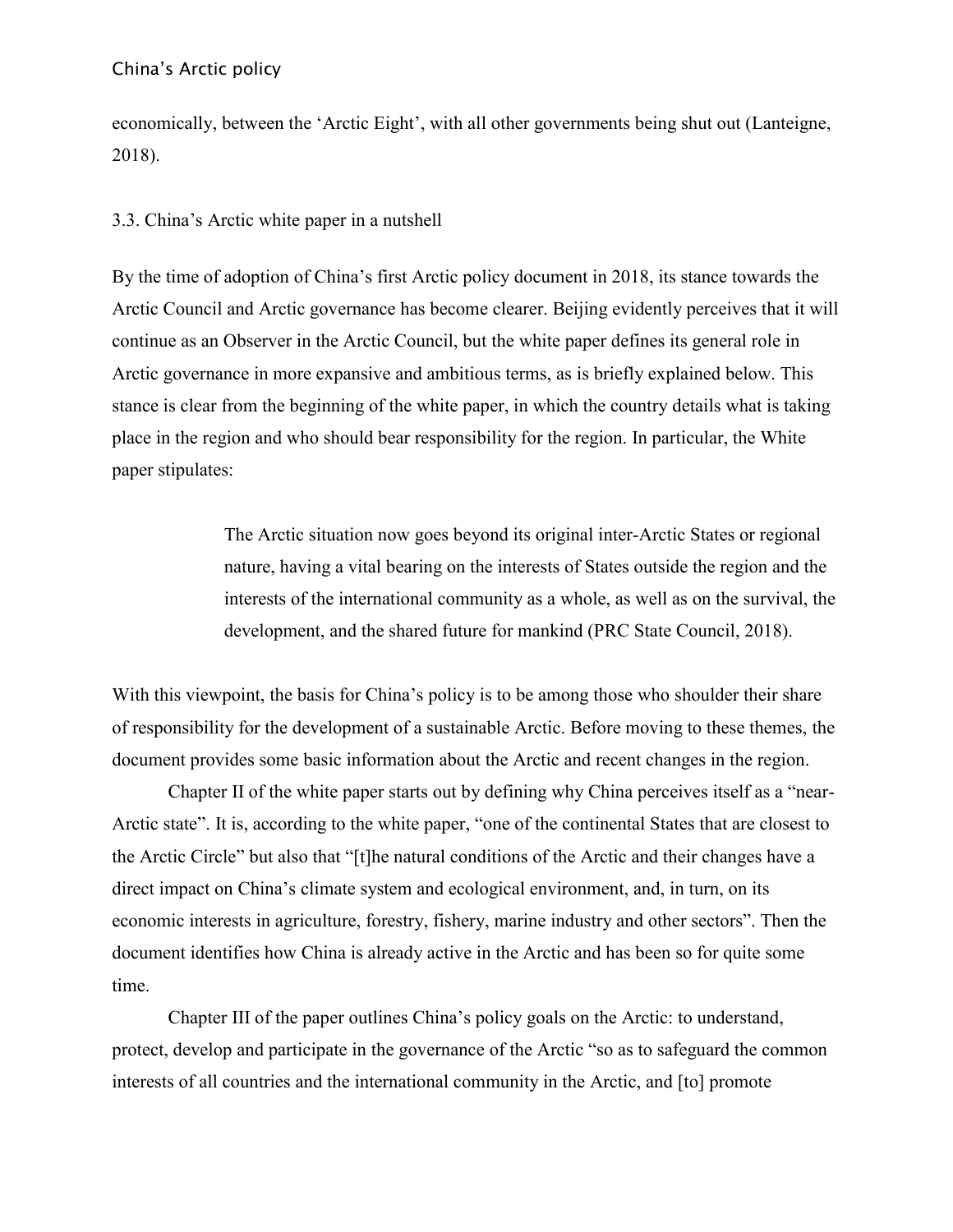sustainable development of the Arctic" (PRC State Council, 2018). In order to realize these policy goals, the white paper elaborates basic principles for their attainment: "respect, cooperation, [a] win-win result and sustainability". "Respect" is defined as the key basis for China's participation in Arctic affairs, and "cooperation" aims to establish a relationship "of multi-level, omni-dimensional and wide-ranging cooperation in this area." Furthermore, a "winwin result" is defined to mean that all stakeholders in this area should pursue and experience mutual benefits and common progress in all fields of activities. Finally, "sustainability" as the fourth principle is defined as meaning "realizing harmonious coexistence between man and nature, better coordination between ecological protection, economic growth and social progress, better balance between utilization, management and protection, and intergenerational equity" (ibid.).

Furthermore, China's Arctic white paper categorizes Chinese policies and positions on participating in Arctic affairs, in Chapter IV, in four goals: deepening the exploration and understanding of the Arctic; protecting the eco-environment of the Arctic and addressing climate change; utilising Arctic resources in a lawful and rational manner; and, finally, participating actively in Arctic governance and international cooperation. As all the other policies are studied in other chapters of this volume, it is useful to examine here the final one – participating actively in Arctic governance and international cooperation.

In the white paper, China states that it "has worked to regulate and supervise the activities of Chinese citizens, legal persons or other organizations in the Arctic in accordance with the law to ensure that their activities accord with international law and respect the relevant national laws on environmental protection, resource conservation, and sustainable development" (PRC State Council, 2018). It also expresses that it has endeavored to consolidate its overall coordination of its Arctic policy but, importantly, that "China takes an active part in the international governance of the Arctic". For the country, it is important to uphold the current Arctic governance system with the UN Charter and the UNCLOS as its core. However, China not only foresees that the existing international frameworks are to be upheld in the Arctic, it also expresses its desire to advance international cooperation on the Arctic, for instance, under the Belt and Road Initiative, which may, in China's view, provide many joint benefits such as linking China and Europe via the Arctic Ocean by building the blue economic passage or enhancing Arctic digital connectivity, including via a potential fibre-optic link from China to the Nordic Arctic via Siberia (Nilsen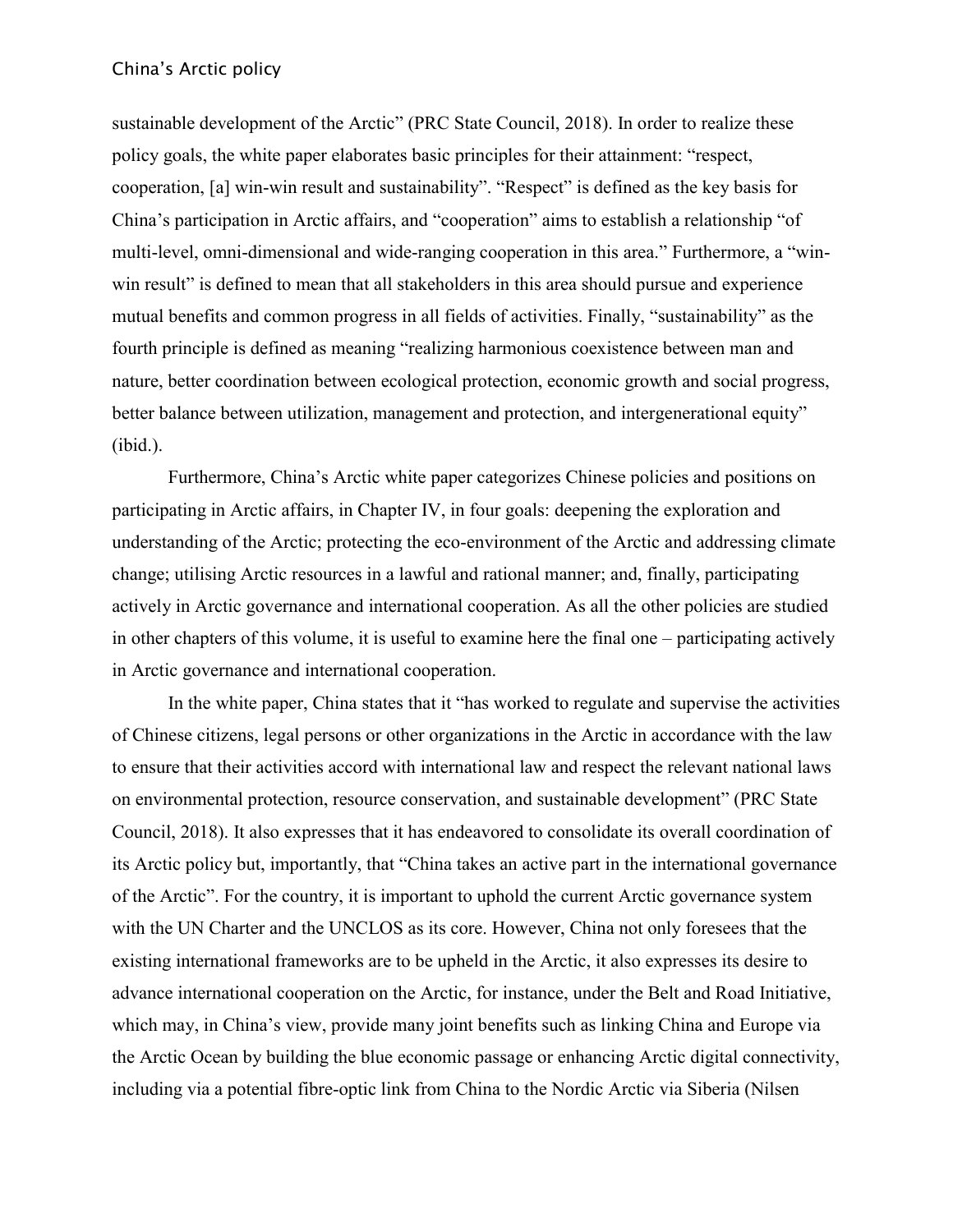2019), both of which very much hinge on the development of the Northern Sea Route.

For the remainder of this part of the white paper, China affirms that it has a strong role in those global frameworks that influence the future of the Arctic, such as the climate regime or the International Maritime Organization, but also regionally, as an Observer in the Arctic Council. Bilateral cooperation is also seen as an extremely important part of China's collaboration with the Arctic states.

#### 3.4. China and Arctic international governance

As a non-Arctic state, China invokes international frameworks of rules that strongly emphasize its role in Arctic governance. China's Arctic strategy pays little attention to the role of the predominant intergovernmental regional forum, the Arctic Council, in regional governance. Yet this may not be a big surprise, given China's limited role in the Council (see Chapter 4) – China is only an observer, a status lower than the small Nordic states, or Indigenous Peoples' organizations that would normally be dubbed as non-governmental organizations in other intergovernmental bodies or treaty negotiations. Conversely, China emphasizes international frameworks in which it itself plays a more significant role. In particular, China's Arctic white paper reiterates that the Arctic is governed not only by the Arctic Council but international norms, rules and institutions apply to the region as well. In particular, the paper stresses the role of the United Nations and its Security Council (where China is one of the permanent members), the UNCLOS (to which China is a party), UN-specialized agencies such as the International Maritime Organization (IMO) and the treaties it produces (China is a party to many of these regimes), and the UN-based regime fighting against climate change and various other international environmental treaties (to many of which China is a party). In this way, China seeks to legitimate its role as one of the main players in Arctic governance. Clearly, China's growing presence in the Arctic countries via scientific engagement (see Chapter 4) and economic policy (see Chapter 6), amongst other ways, shapes regional affairs.

Furthermore, it is also useful to examine more deeply two processes that both commenced around 2010 and that have provided needed regulations for enhancing safe and environmentally sound shipping and responsible fisheries in the Arctic Ocean, as these have not been studied in other chapters of this book. The 2009 Arctic Marine Shipping Assessment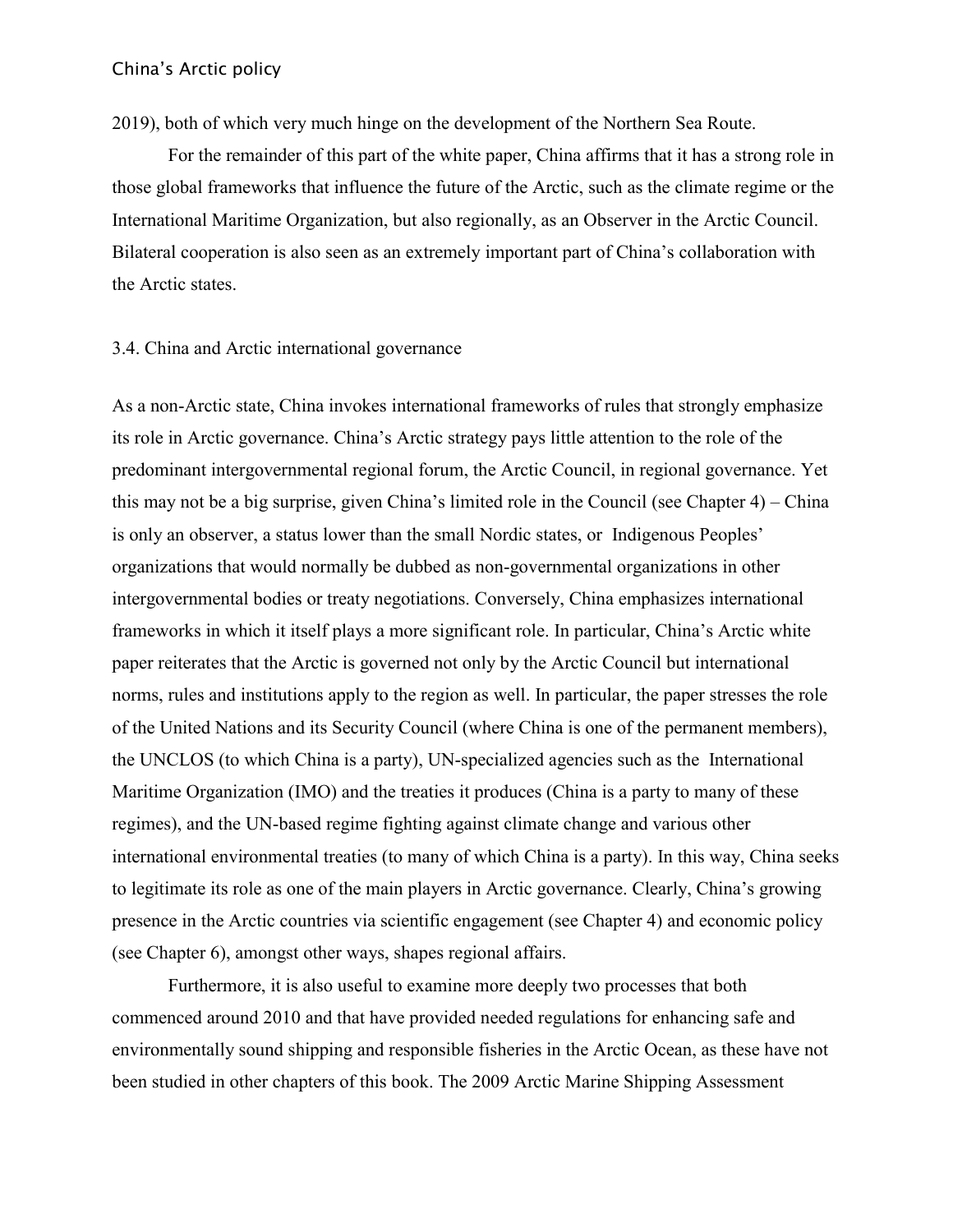(AMSA, 2009) of the Arctic Council recommended that the Arctic States take action towards a mandatory Polar Code, which would establish legally binding obligations for states and their vessels when they enter the Arctic Ocean or Southern Ocean surrounding Antarctica. As early as 2002, an Arctic shipping Code was adopted by the IMO as a recommendatory instrument for navigating in the Arctic Ocean, which was then expanded to cover the Southern Ocean via the IMO-adopted non-legally binding 2009 Polar Code (see Jensen, 2007; Polar Code, 2009).

The Polar Code was negotiated to contain both recommendatory and legally binding sections (as amendments to the existing IMO treaties such as the International Convention for the Safety of Life at Sea — SOLAS and the International Convention for the Prevention of Pollution from Ships — MARPOL) and it came into force in 2017. One of the key objectives of the states in adopting law of the sea measures is to facilitate smooth traffic and navigation. Therefore, the coastal states are generally discouraged from setting construction, design, equipment and manning (CDEM) standards beyond those accepted internationally. As a result, in order to be effective, CDEM standards specific for Arctic shipping needed to be regulated in the legally binding part of the Polar Code. As a Member State to the IMO, China states in its Arctic policy that it will abide by these standards and also that it is willing to further develop these rules, as it "supports the International Maritime Organization in playing an active role in formulating navigational rules for the Arctic" (White paper).

The Arctic Council's Arctic Climate Impact Assessment of 2004/2005 (ACIA, 2005) projected that with warming waters, the fish stocks are likely to move northwards. The United States took the initiative in 2007 by presenting the proposal to the Senior Arctic Officials (SAO) of the Arctic Council that precautionary regulatory action might be needed, but the SAOs did not see that the Council would have competence in fisheries management. For this reason, in 2010 the Arctic Ocean coastal states commenced diplomatic and scientific negotiations to explore whether regulatory action was needed for the possible emergence of high seas fish stocks in the Central Arctic Ocean, an area of about 2.8 million square kilometers. The coastal states issued a declaration in 2015 not to allow their own fishing vessels to enter this area, and then invited four other states (China, Japan, South-Korea and Iceland) and the European Union for further negotiations on a legally binding agreement. The text of the agreement was approved by the parties in November 2017, and the agreement itself was signed in October 2018. With the agreement, these nine states and the EU agree to abstain from commercial fishing, which can be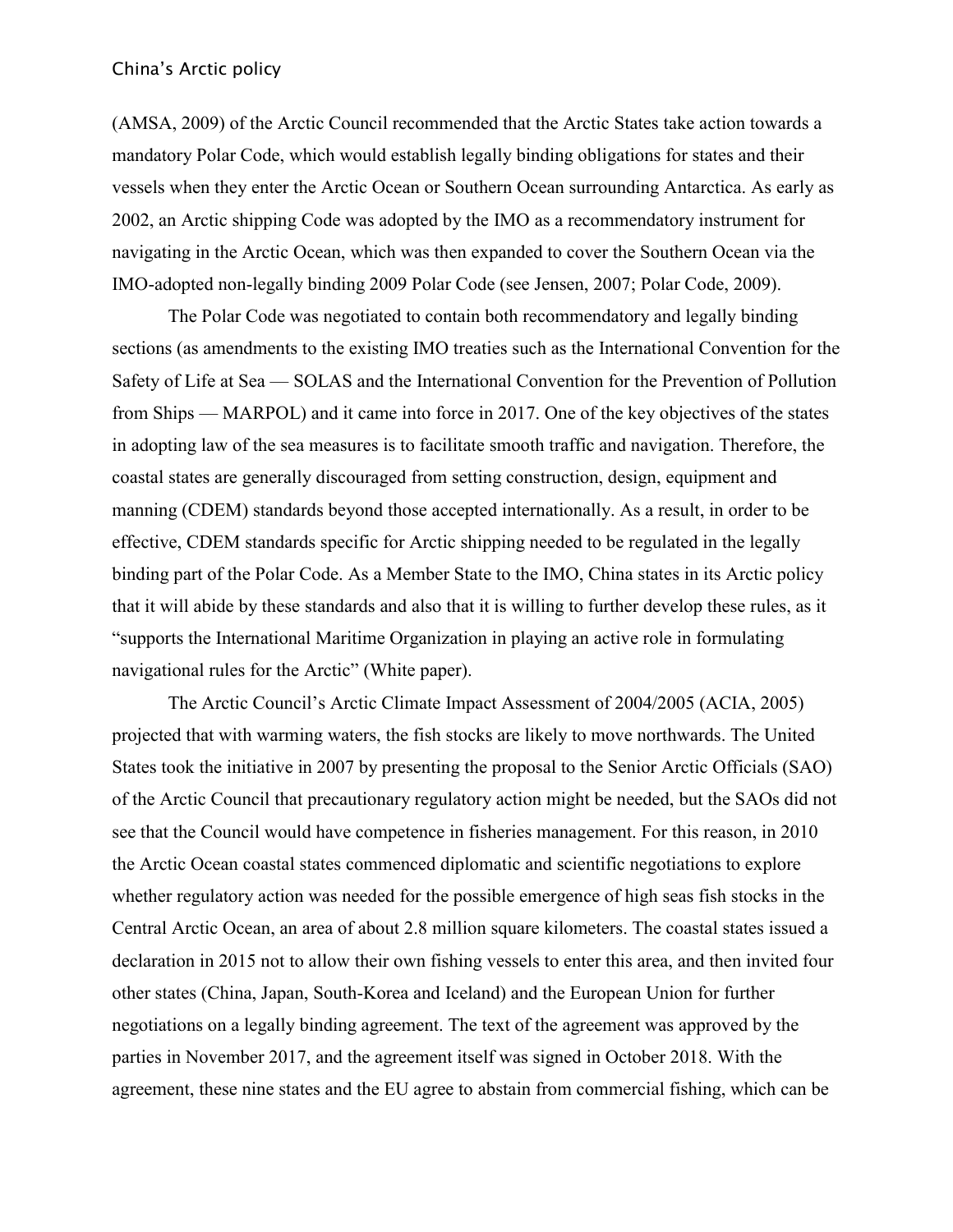lifted if specified procedural and substantive criteria are met. Given that there is no commercial fishing in this high seas area, the agreement is a good example of a precautionary approach to fisheries, as nowadays about forty percent of the high seas area is already open during the summer months (Arctic Fisheries Agreement, 2018). China also played an important role in these negotiations (Liu, 2018).

# 3.5. China and Arctic Indigenous Peoples

Indigenous Peoples are important actors in the avenues of Arctic governance. There is a broad consensus among Arctic States and other actors in the region — at least at a declaratory level — that indigenous concerns and rights need to be seriously taken into account and that Indigenous Peoples should participate in decision-making and in any Arctic-relevant discussion. Hence, any non-Arctic state wanting to develop its Arctic policy needs to take a stance on indigenous peoples, the original residents of the region. All the non-Arctic states that aim to become observers to the Arctic Council need to justify their observer application also by demonstrating their commitment to the region's indigenous peoples. To this end, the Chinese government also commits to "respect [the Arctic region's] diverse social culture and historical traditions of the indigenous peoples" (as well as "interests and concerns of indigenous peoples") (PRC State Council, 2018), reiterating several times the phrasing found in the Arctic Council's Nuuk Observer rules (see Graczyk & Koivurova, 2014).

Between 2011 and 2013, when China obtained formal observer status in the Arctic Council, Chinese officials approached indigenous representatives, but China did not reach out to Permanent Participant organizations the way that Singapore did, for instance, by inviting Arctic indigenous activists to visit the city-state (Stepien, 2017). Conversely, China's 2018 White Paper states that business cooperation "should accommodate the interests of local residents including the indigenous peoples" in line with the "win-win result" principle. In the same vein, Chinese operators should respect "the efforts made by the Arctic States to empower the local citizens, foster their social and economic progress, and improve education and medical services, so that the Arctic residents, including the indigenous peoples, will truly benefit from the development of Arctic resources" (PRC State Council, 2018).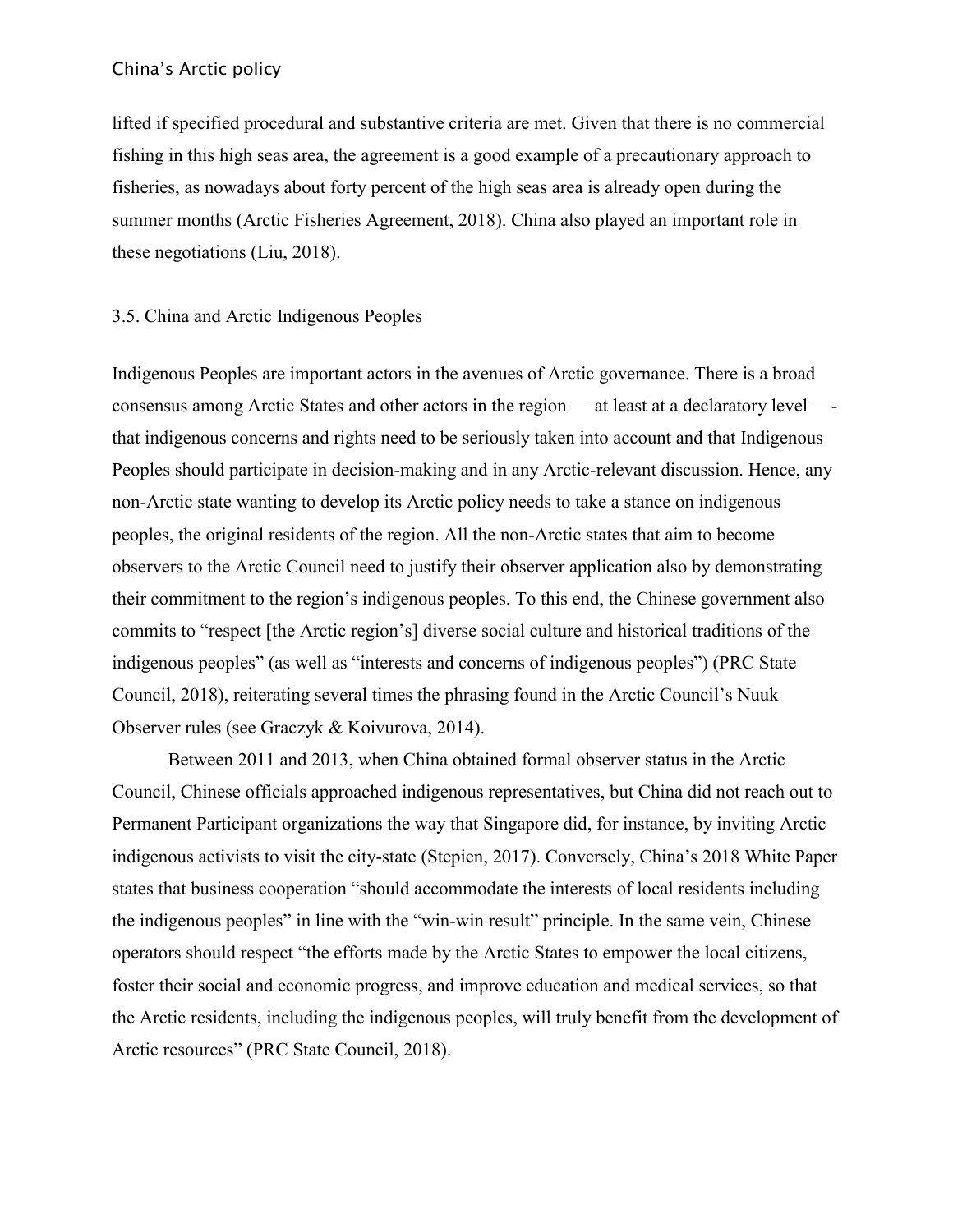There is no indication that any particular attention was given to indigenous interests in the decisions on investments in Arctic Russia. Chinese mining operators in Canada expressed views that the processes of negotiating agreements with local communities is too long and burdensome, contributing to their limited interest in the investments in Canada (e.g., Beeby, 2016, June 7).

Markedly, the statements by China in regards to Arctic Indigenous Peoples primarily reflect the approach of the respect for local/national rules and regulations. In that light, the Chinese government encourages economic actors over which it has some control to take appropriate account of indigenous rights and interests because they operate within the framework established by the Arctic States, which observe these rights. China does not state at any point that it would promote in its activities indigenous rights beyond what is required by the legal systems of the Arctic States, nor in other geographical contexts such as Africa or Latin America. This is in some contrast to the way many western states' approach to indigenous rights within, for instance, development aid, which is the main policy area in which these states encounter indigeneity.

As no actual instances of Chinese activities in the Arctic allow for the proper testing the declarations made in the 2018 White Paper, it is useful to look at China's stances towards indigenous rights globally. China perceives that there are no indigenous peoples in China, as for Beijing indigeneity arises exclusively from the context of colonisation and conquest.<sup>1</sup> Thus, in the view of the Chinese government, the issue of indigenous rights does not apply to China itself, which means that any of China's international statements on indigenous issues are seen in Beijing as having no implications for China's internal affairs, including in relation to

 $\overline{a}$ <sup>1</sup> In international law, there is no official definition specifying which groups constitute "Indigenous Peoples". However, elements characterizing Indigenous Peoples can be found in the International Labour Organization Convention no. 169 on the Rights of Indigenous and Tribal Peoples. These elements include traditional lifestyles, distinctiveness compared with majority societies, continuity of institutions and cultures from the times before colonization, invasion or settlement. Representatives of Indigenous Peoples are often critical to any attempts to define which groups are indigenous, and they underline the importance of self-definition as indigenous. While indigenous status is generally accepted in states in which colonization led to the establishment of majority white settlers societies (Americas, Australia, New Zealand, the Arctic), it is often rejected by states in Africa and Asia, where indigenous status under international law is considered to be not applicable to societies in which the majority population originates from within the region. In these parts of the world, certain groups nonetheless claim indigeneity based on their current situation (so-called 'functional indigenousness') — partly arising from the process of European colonization — or the fact of settlement and conquest of their territories by non-European groups. This leads to cases such as at the Chinese-Russian borderlands, where reindeer-herding Evenki people on the Russian side enjoy indigenous status, while Evenki inhabiting the Chinese province of Inner Mongolia are listed among officially recognized ethnic groups, without any special indigenous status.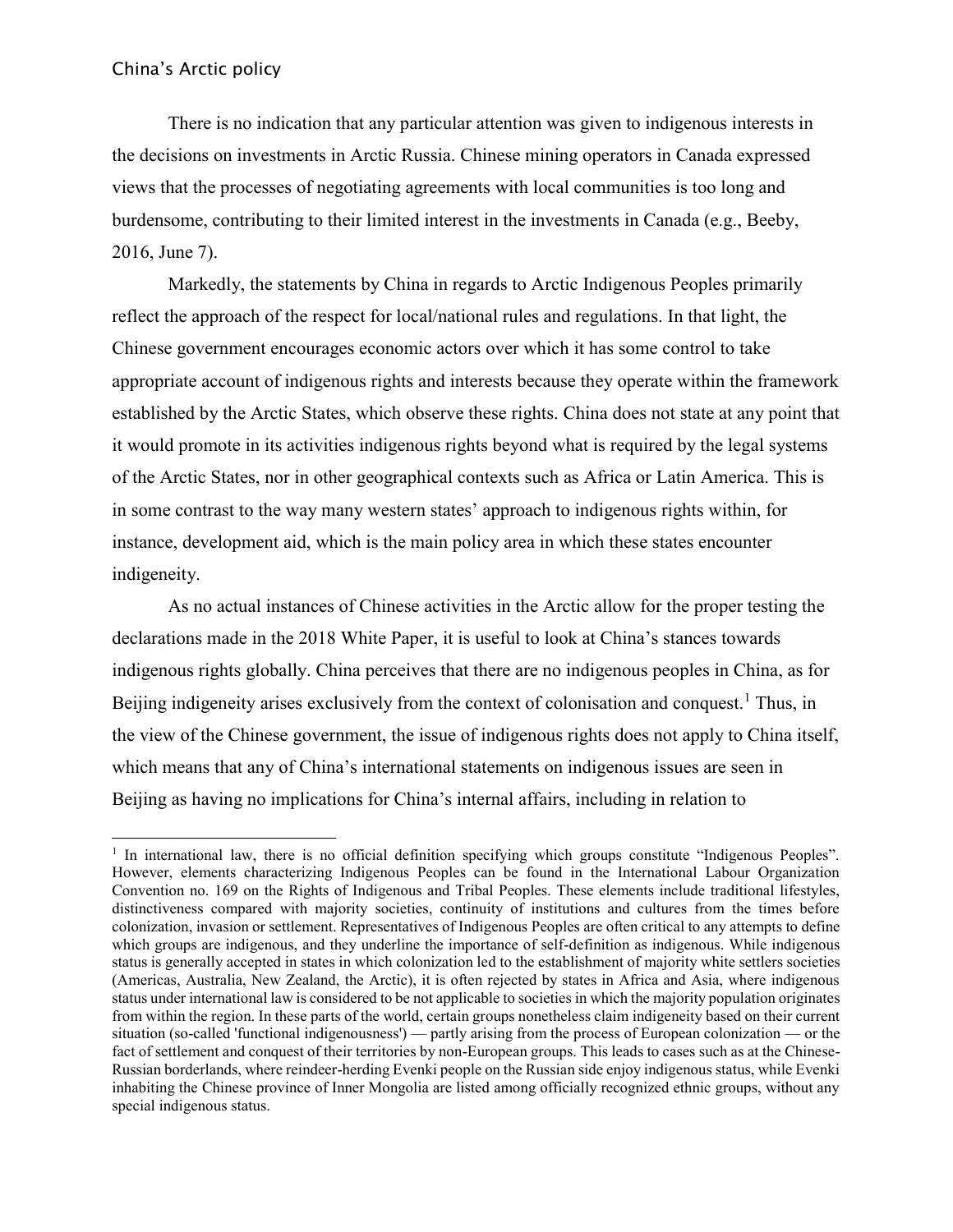international criticism of the Chinese government regarding its policies towards minority ethnic groups, in particular Uighurs and Tibetans. In the UN system, China has therefore proven to be a fairly strong proponent of indigenous rights. China not only voted in favor of the 2007 UN Declaration on the Rights of Indigenous Peoples but attempted in the past to be an active and supportive actor in the area of indigenous rights, for instance by organizing a pre-sessional meeting of the UN Permanent Forum on Indigenous Issues (UNPFII) in Beijing in 2007 (Stepien, 2017). This notwithstanding, the 2018 White Paper does not mention 'indigenous rights', preferring phrases such as indigenous interests, concerns, culture and traditions.

China declares that it takes into account that "[c]ommercial activities in the region [...] exert important influence on the way of work and life of Arctic residents including the indigenous peoples" (PRC State Council, 2018). Admitting that Chinese activities may also have impacts on Arctic livelihoods is of high importance, as, in principle, it should translate to the notion of Chinese operators' responsibility. Chinese investors and financial institutions have been accused in the past of neglecting indigenous interests in places such as Africa or South America, in particular in cases of hydropower, mining and agricultural projects. Partly in response to this criticism, the Chinese government adopted a variety of guidelines with strong emphasis on the proper management of local social and environmental impacts. These guidelines are directed mainly at the state owned enterprises (SOEs) and public financial institutions. It is difficult to evaluate whether such documents have a tangible influence on the actions of these actors in particular projects (Stepien, 2017).

At the Arctic Circle China Forum held in Shanghai in May 2019, the Chinese representatives often emphasized their respect for indigenous peoples' cultures and traditions – a change in tone that surprised many in the audience (e.g. Bennett, 2019). This may indicate a learning curve in which the Chinese government has understood the importance of indigenous people's role in Arctic governance and their status as central stakeholders in many Arctic economic plans such as the planned Arctic railway through the homelands of the Sami in Finnish Lapland (see Chapter 7). Despite Beijing's efforts to emphasize its positive and responsible interest to protect indigenous populations traditions in the Arctic region, however, Beijing's actual conduct suppressing Uighurs, Kazakhs and Tibetans do not increase foreign powers' trust in Beijing's wording.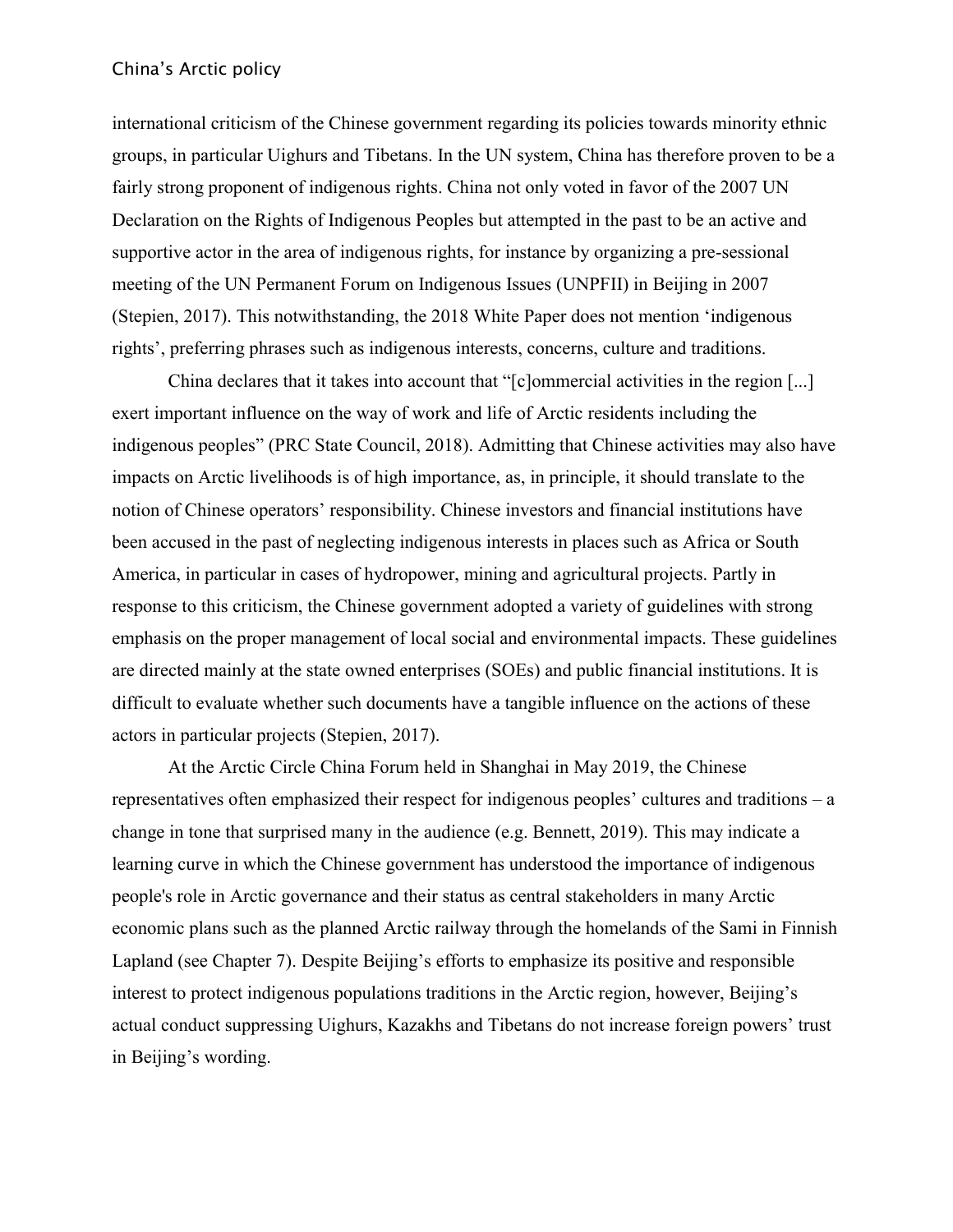#### 3.6. Chinese interests in the Arctic as compared to other Asian states

As noted above, five Asian states have developed their distinct Arctic policies in the past decade: China, India, Japan, Singapore and South Korea. The Republic of Korea was an early starter in developing its Arctic policies, publishing a White Paper in 2013 and stressing the need for greater education and scientific cooperation in the region. However, being a major player in shipbuilding, Seoul is also watching the emergence of shipping in the Arctic Ocean. The 2013 paper, referred to as the 'Master Plan', was written via consultation with several governmental ministries including Foreign Affairs, Trade, Fisheries and and Future Planning, as well as affiliated research institutes including the Korea Maritime Institute (KMI) and the Korea Polar Research Institute (KOPRI). The paper described three major policy goals: the building of a "cooperative Arctic partnership", the enhancement of scientific research in the region, and the exploration of new business opportunities. For example, a Korean shipping firm agreed to sign on to the Tromsø-based Arctic Economic Council (AEC) in 2017.

Korea also hosts a number of Track II initiatives, that is, informal dialogs, including the annual Korean Arctic Academy conference in Busan for students in the region, a Korea Corner at the University of Greenland in Nuuk, and an Arctic Circle Forum conference in Seoul in December 2018. At present, North Korea's Arctic interests have been limited to some shipping ventures with Russia, and also the Kim Jong-un government did announce its interest in signing the Svalbard Treaty in 2016.

Japan issued its Arctic White Paper at the Arctic Circle conference in October 2016, and although Japan has also sought to push for scientific partnerships, there was an additional stress on Arctic shipping as a strategic priority, given the high dependency Japan has for imports of resources and energy. Tokyo wishes to expand its use of the Northern Sea Route for European trade, and it is concerned both about the potential militarization of the Arctic as well as the possibility of China's seeking a dominant role in the Arctic Ocean. Nonetheless, Japanese representatives have met with their counterparts in China and South Korea for trilateral Arctic summits. While there have been agreements between the three governments to pursue joint Arctic research programs, specifics have so far been limited.

India and Singapore have thus far been more outliers in the Arctic, given their geography. India is active in polar research in a variety of areas, but it does not benefit from the opening of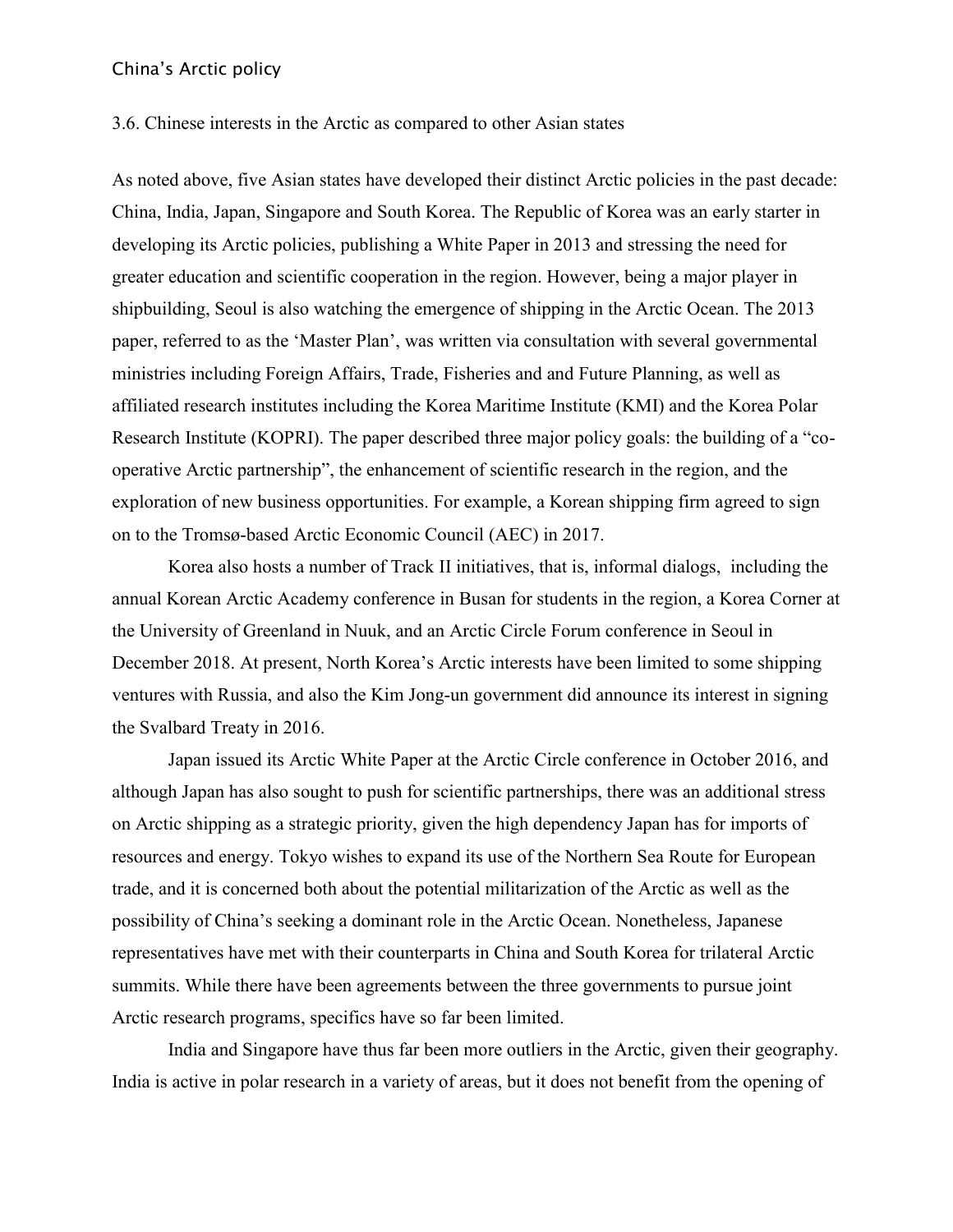Arctic shipping due to its location, and to date has not published a specific Arctic policy. Singapore's situation is also distinct, since although the country has pledged support for research initiatives in the Arctic, its primary concern is the possibility of expanded Arctic shipping that may compete in the future with the Malacca Straits. As a shipping power, Singapore wishes to be front and center for the opening of the Arctic Ocean to expanded maritime traffic. However, the country is also active in Track II organizations including the Arctic Circle (including a breakout forum), and has also held Arctic conferences dedicated to information-sharing.

# 3.7. Perceptions of China's Arctic policy

Thus far, the responses to Beijing's Arctic strategy have been mixed and have been viewed differently in various parts of the Arctic region. The nordic states have been largely positive about greater Chinese engagement, especially with the prospect of an 'Ice Silk Road' (*Bingshang Sichouzhilu* 冰上丝绸之路) emerging in the region (Global Times, 2019, April 7). This development would mean increased numbers of Chinese cargo vessels making use of the Northern Sea Route (NSR) in the Arctic Ocean between Siberia and Northern Europe, but also other communication and transportation projects that would link China with Arctic States and organizations. Canada and Russia, states that have traditionally been more wary about their Arctic sovereignty, have been cautious of Beijing's longer-term goals in the region. However, the Sino-Russian relationship in the region has arguably been one of convenience; Chinese support has been crucial for Russian economic initiatives in Siberia and the Russian Far East (RFE), such as the Yamal liquified natural gas (LNG) initiative (Reuters, 2018, July 19). The United States is becoming more concerned about the growing Russian and Chinese strategic interests in the Arctic, including an emerging 'icebreaker gap' and the possibility of shared Sino-Russian technology exchanges, such as in the area of nuclear powered icebreakers and submarines.

In particular, some alarmist studies suggest that Beijing is seeking to overturn the political and legal status quo in the region, both in the hopes of gaining access to emerging regional resources and establishing a strategic presence in a region that may grow in global importance in the coming decades. These studies also suggest a 'stealth' or 'sneaking' approach on China's part to the region, masking a longer-term hard security strategy in the region (Brady,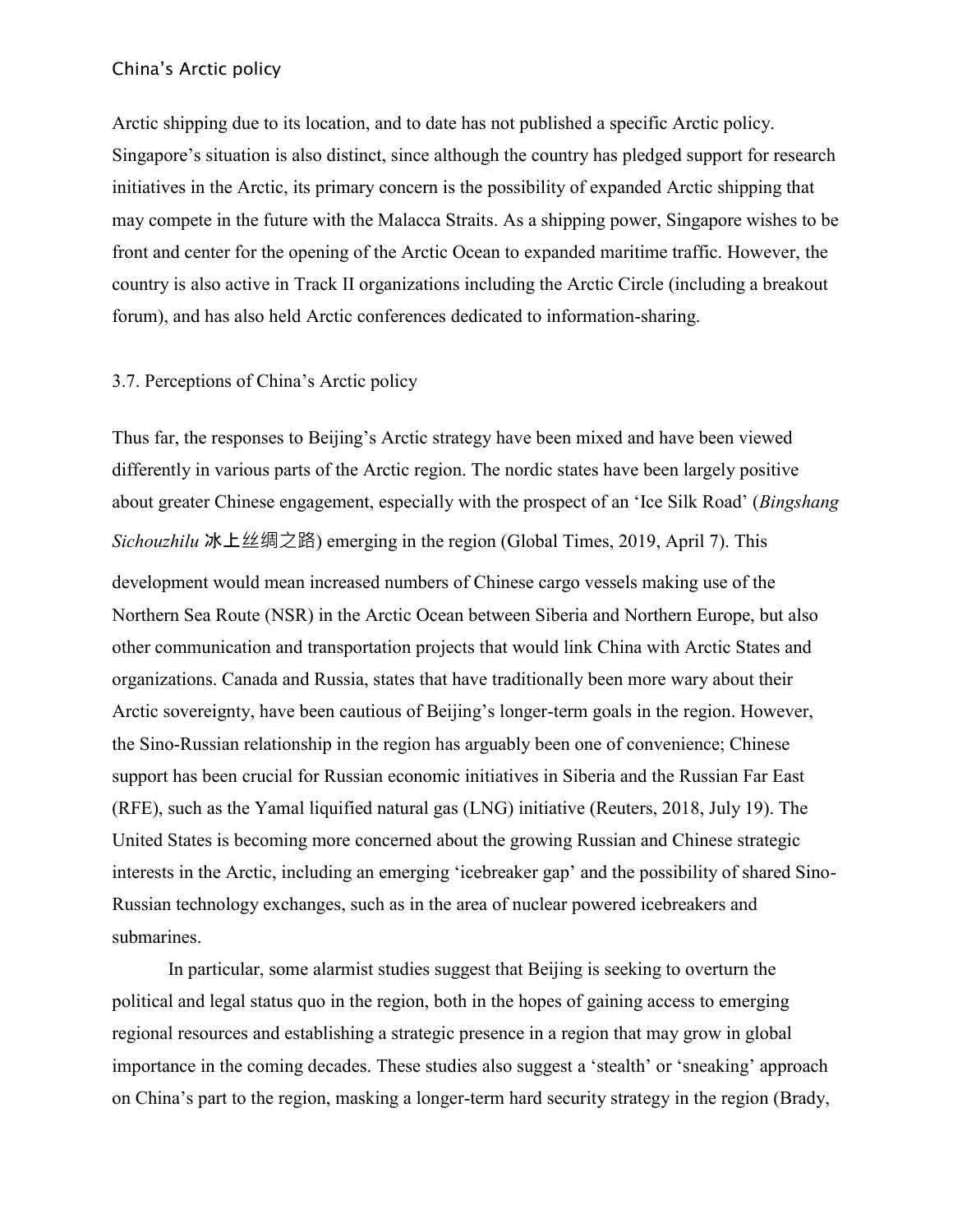2017; Robinson, 2013). This alarmism was further consolidated by Mike Pompeo's (2019) speech, which was actually not a planned event but announced by the US just before the foreign ministers meeting in Rovaniemi.

Secretary of State Pompeo posed questions about the Arctic policies of Russia and China, the latter being the major opponent for the current Trump administration. In particular, Pompeo criticized China's description of itself as a near-Arctic state. According to him, such a category does not exist in Arctic governance, and thus it "entitles China to exactly nothing" (Pompeo, 2019). Yet it should be noted that China has *not* claimed that its status as a near-Arctic state would entitle it to any additional rights or privileges. Pompeo also mentioned the "positive" investments by China to the region, which he views as beneficial from the US point of view. Yet, when it comes to China's role in the Northern Sea Route, the tone of Pompeo's speech changed clearly: He warned about a "very familiar pattern" in which "Beijing attempts to develop critical infrastructure using Chinese money, Chinese companies, and Chinese workers – in some cases, to establish a permanent Chinese security presence" (Pompeo, 2019). In particular, Pompeo (2019) reminded the audience of the potential security impacts of Chinese Arctic activities:

> Our Pentagon warned just last week that China could use its civilian research presence in the Arctic to strengthen its military presence, including our deployment of submarines – including deployment of submarines to the region as a deterrent against nuclear attack. We need to examine these activities closely, and we need – and we keep the experience we have learned of other nations in mind.

Finally, Pompeo (2019) posed provocative questions about the future of the Arctic region, demonstrating very clearly that in his opinion, China's growing presence in the region would result in "militarization and competing territorial claims" as well as "ecological devastation". This amount of alarmism from the US Secretary of State against Chinese policy and presence in the Arctic surely made many question what China is indeed doing in the Arctic.

While a certain amount of criticism towards China's cross-regional diplomacy may be justified, we should remember that critics of China's Arctic policy tend to ignore several factors. First, China has no Arctic geography, and therefore, before building its Arctic policy, it must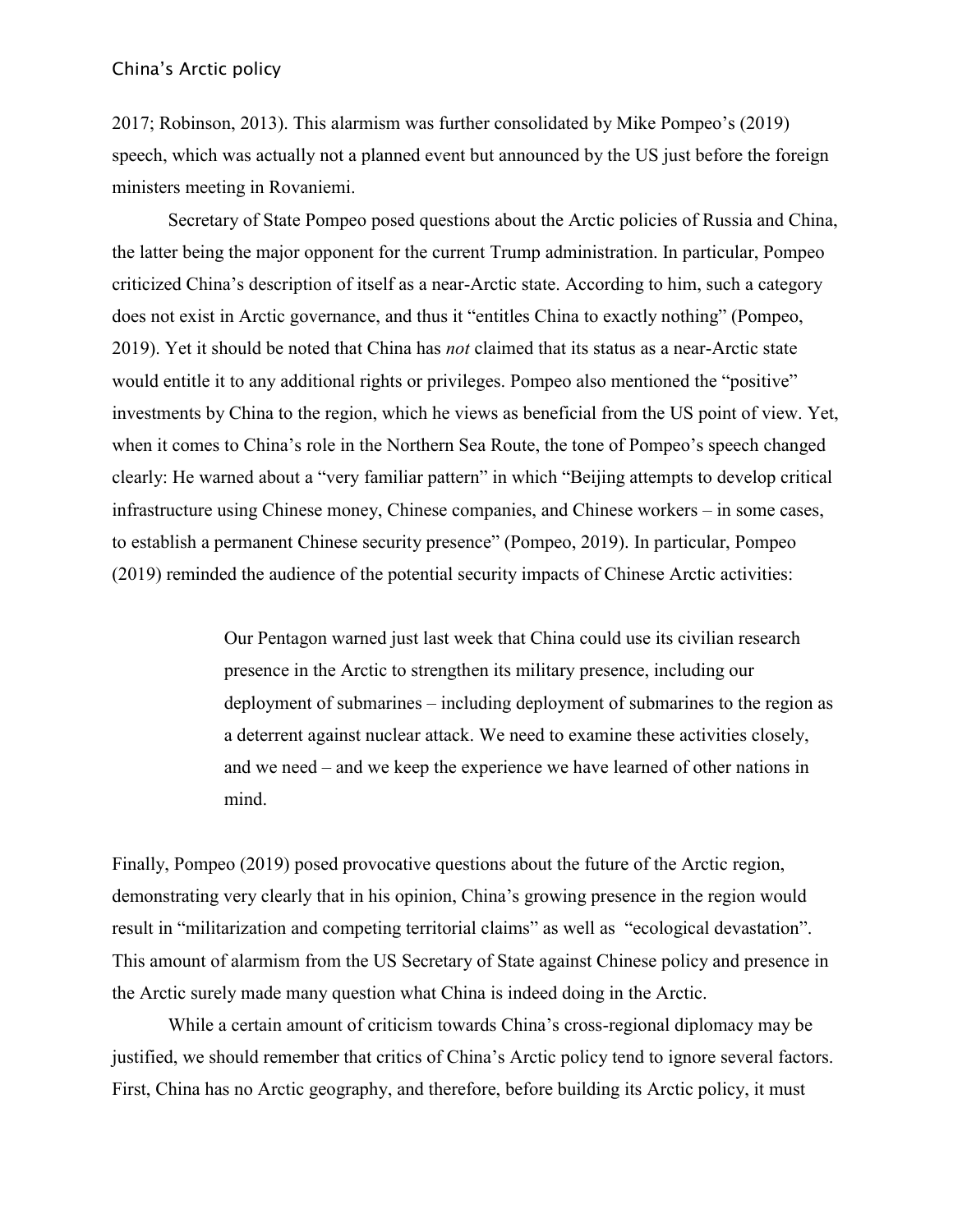gain the acceptance of the Arctic States, including some, such as Russia, that have traditionally been very protective of safeguarding their sovereignty in the Arctic. An overt revisionist approach to the Arctic on China's part would invite a serious backlash that may result in higher costs for Chinese regional interests. Second, unlike other states, including in Europe but also some of China's neighbors such as Japan, Singapore and South Korea, China is a great power and is therefore under much more overt international scrutiny in the Arctic. While Beijing does not want to be left out of emerging trends in the Arctic region, it cannot afford to be seen as a gatecrasher or a spoiler, and so it must find a middle ground that both includes scientific diplomacy and also seeks Arctic partnerships on a bilateral and regional level. Third, as China settles into its great power status, it is finding itself under greater challenge by the United States, as can be seen in security areas such as the South China Sea, but also in the economic realm as Washington begins to push back via an emerging trade war against what it sees as unfair Chinese trade practices as well as concerns about being leapfrogged by Chinese firms in areas of high technology. Thus, Beijing can ill-afford to see the Arctic become another potential area of great power competition. In short, while China may indeed become a "polar great power" as one study argued (Brady, 2017), it does not follow that China is seeking to upset the status quo in the Arctic, especially since the economic, political and strategic atmosphere in the Arctic greatly favors cooperation over confrontation.

#### 3.8. Conclusion

China has by now established itself very clearly as an Arctic actor, the final touch being the adoption of the country's first ever Arctic policy in 2018. As a great power entering the Arctic, it is clear that most attention of all non-Arctic states has been targeted in China, even if its neighbours China and South Korea have also advanced fairly ambitious Arctic policies. To legitimate its regional role, the Chinese government has sought to define the Arctic as a global commons and China as a 'near-Arctic state'. It can be concluded that China's presence in international cooperation in the Arctic has grown significantly from 2007 onwards, when it started to send delegations to the Arctic Council Senior Arctic Official (SAO) meetings. China's view is that the Arctic is being governed on both global and regional levels. This view became evident at the latest in its 2018 Arctic strategy. China perceives the Arctic Council as only one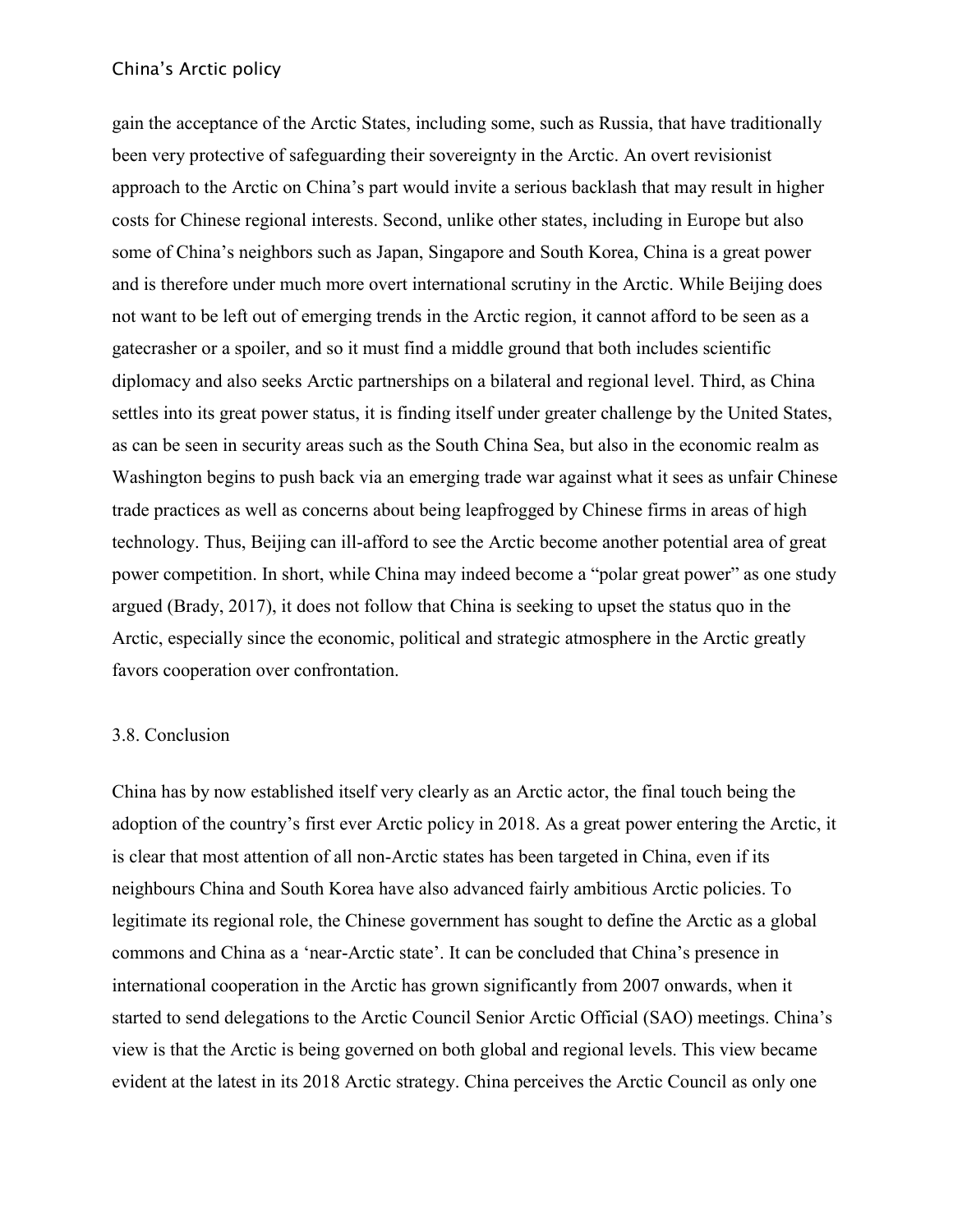segment of a broader network of Arctic governance, and that its own expanded role in international affairs successfully demonstrates that it is already one of the relevant parties in Arctic governance. In this way, China also shifts the attention from the region to larger policy frameworks in which the Arctic's future will, to an extent, be determined. From this vantage point, it is China, together with other permanent members of the UN Security Council, that have responsibility for maintaining peace and security in the Arctic. It is China and the rest of the international community who are committed to managing the oceans via UNCLOS, mitigating climate change via the Paris Agreement and combating other environmental problems through various international environmental treaties, and so on. China's approach to indigenous peoples' rights remains complex.

# **Literature**

ACIA. (2005). *Arctic climate impact assessment.* Arctic Monitoring and Assessment Programme.

AMSA. (2009). *Arctic marine shipping assessment.* Arctic Council: Protection of Arctic Marine Environment.

Arctic Fisheries Agreement. (2018). Agreement to prevent unregulated high seas fisheries in the Central Arctic ocean. Retrieved December 15, 2018, from [https://eur-lex.europa.eu/legal](https://eur-lex.europa.eu/legal-content/EN/TXT/?uri=COM:2018:0454:FIN)[content/EN/TXT/?uri=COM:2018:0454:FIN](https://eur-lex.europa.eu/legal-content/EN/TXT/?uri=COM:2018:0454:FIN)

Beeby, D. (2016, June 7). Chinese mining companies feel misled by Canada, report says. *CBC News.* Retrieved October 8, 2018, from [https://www.cbc.ca/news/politics/china-mining](https://www.cbc.ca/news/politics/china-mining-ambassador-investors-infrastructure-1.3619228)[ambassador-investors-infrastructure-1.3619228](https://www.cbc.ca/news/politics/china-mining-ambassador-investors-infrastructure-1.3619228)

Bennett, M. (2019, May 10) China reveals Arctic geopolitics to be above Pompeo's pay grade. *Cryopolitics.* Retrieved September 2, 2019, from http://www.cryopolitics.com/2019/05/10/chinareveals-arctic-geopolitics-above-pompeos-pay-grade/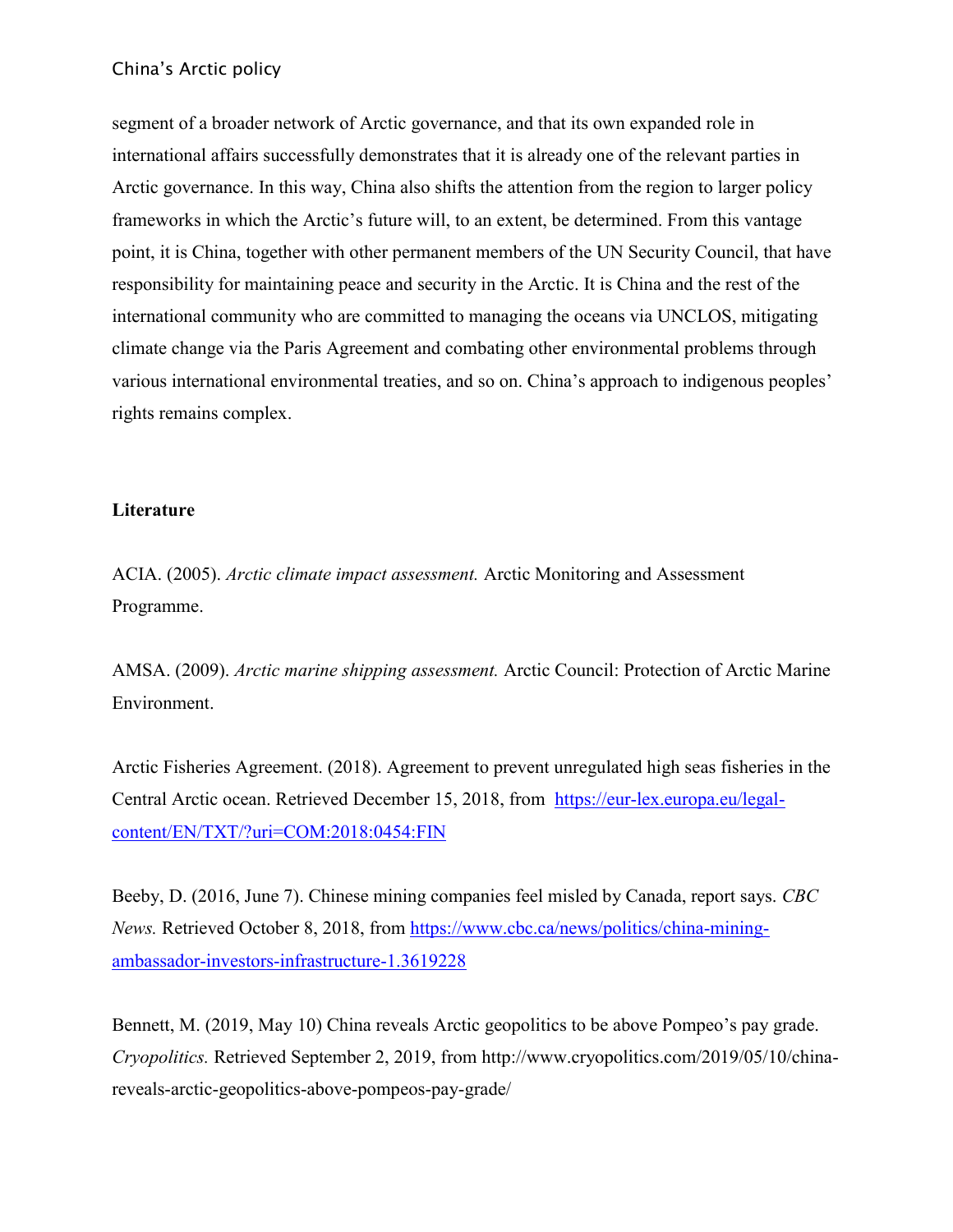Borgerson, S. G. (2008). Arctic meltdown: The economic and security implications of global warming. *Foreign Affairs, 87*(2), 63-77.

Brady, A-M. (2017). China as a polar great power. Cambridge, England: Cambridge University Press.

Graczyk, P., & Koivurova, T. (2014). A new era in the Arctic Council's external relations? Broader consequences of the Nuuk observer rules for Arctic Governance. *Polar Record, 50*(3), 225-236.

Hernández, J. C. (2017, March 24). Climate change may be intensifying China's smog crisis. *The New York Times.* [Retrieved October 10, 2018, from](https://www.nytimes.com/2017/03/24/world/asia/china-air-pollution-smog-climate-change.html)  <https://www.nytimes.com/2017/03/24/world/asia/china-air-pollution-smog-climate-change.html>

Houck, C. (2017, August 1). The Arctic could be the next South China Sea, says coast guard commandant. *Defense One.* Retrieved October 21, 2018, from https://www.defenseone.com/threats/2017/08/arctic-could-be-next-south-china-sea-top-coastguard-admiral/139917/

Jakobson, L., & Peng, J. (2012, November). China's Arctic aspirations. SIPRI Policy Paper 34. *Stockholm International Peace Research Institute.* Retrieved June 10, 2018, from https://www.sipri.org/publications/2012/sipri-policy-papers/chinas-arctic-aspirations

Jensen, Ø. (2007). The IMO guidelines for ships operating in Arctic ice-covered waters from voluntary to mandatory tool for navigation safety and environmental protection? *Fridtjof Nansen Institute.* Retrieved June 10, 2018, from https://www.fni.no/getfile.php/131675- 1469868943/Filer/Publikasjoner/FNI-R0207.pdf

Koivurova, T., Hasanat, W., Graczyk, P., & Kuusama, T. (2017). China as an Observer in the Arctic Council. In T. Koivurova, T. Qin, T. Nykänen and S. Duyck (Eds.), *Arctic Law and*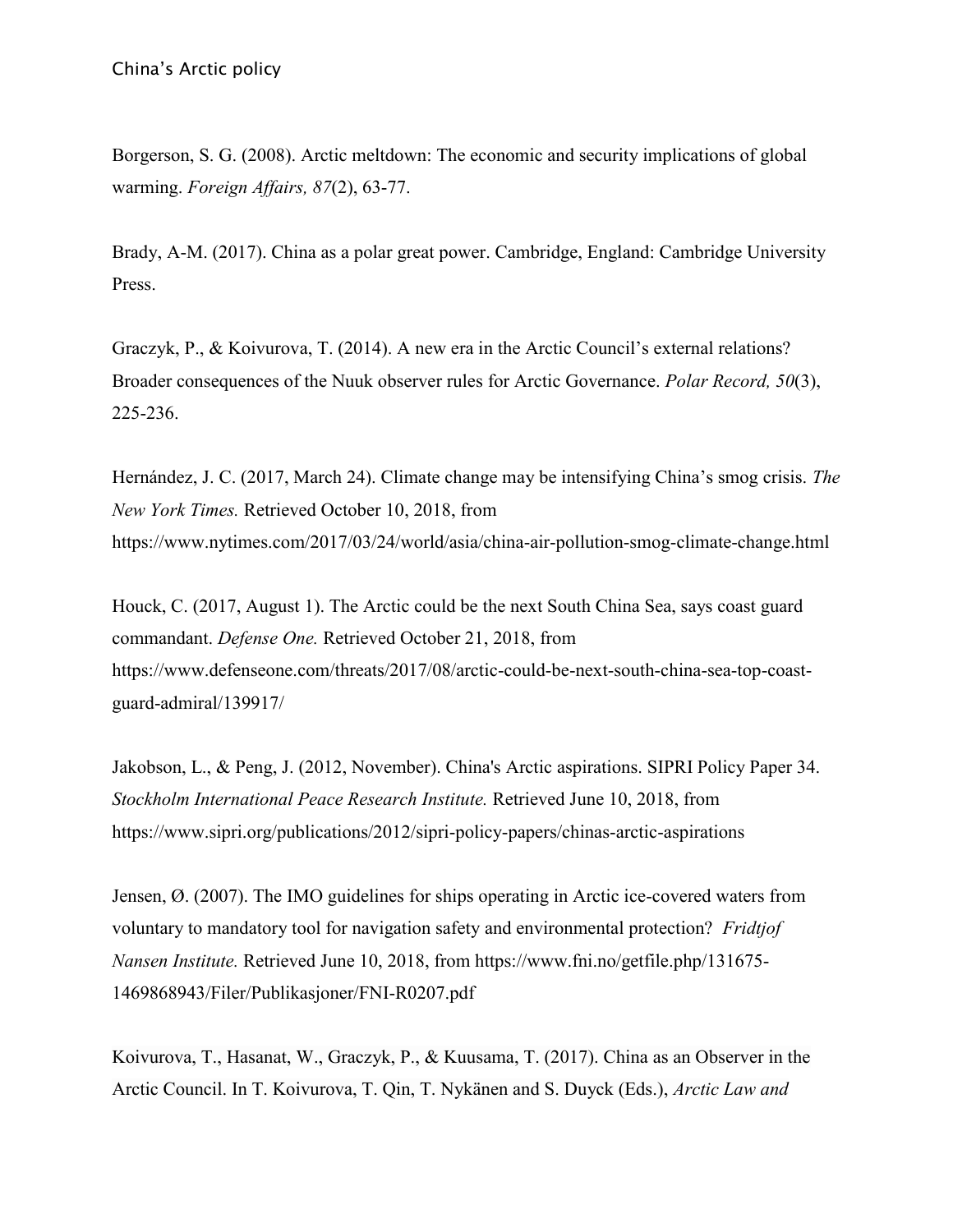*Governance: The Role of China and Finland* (pp. 153-180). Oxford, England: Hart Publishing, Studies in International Law.

Lanteigne, M. (2018, September 12). Kiina kurottaa pohjoiseen. [China Reaches the North]. *Ulkopolitiikka.* Retrieved September 15, 2018, from https://www.ulkopolitiikka.fi/lehti/3- 2018/kiina-kurottaa-pohjoiseen/

Liu, N. (2018, June 20). How has China shaped Arctic fisheries governance?. *The Diplomat.*  Retrieved October 21, 2018, from https://thediplomat.com/2018/06/how-has-china-shapedarctic-fisheries-governance/

Martin, J. (2018, May 5). Polar politics: How the South China Sea illuminates China's role in the Arctic. *The Observer.* Retrieved October 21, 2018, from https://www.theObserverqiaa.org/polar-politics-how-the-south-china-sea-illuminates-chinas-role-in-the-arctic/

Nilsen, T. (2019). Major step towards a Europe-Asia Arctic cable link. The Independent Barents Observer. June 6, 2019, from https://thebarentsobserver.com/en/industry-andenergy/2019/06/mou-signed-set-arctic-telecom-cable-company.

Polar Code. (2009). IMO guidelines for ships operating in Polar waters. *Arctic Portal Library.* Retrieved October 21, 2018, from http://library.arcticportal.org/1475/

Pompeo, M. (2019) Looking North: Sharpening America's Arctic Focus. United States Department of State, May 6. From https://www.state.gov/looking-north-sharpening-americasarctic-focus/.

PRC State Council. (2018, January 26). Full text: China's Arctic policy. Retrieved March 12, 2018, from http://english.gov.cn/archive/white\_paper/2018/01/26/content\_281476026660336.htm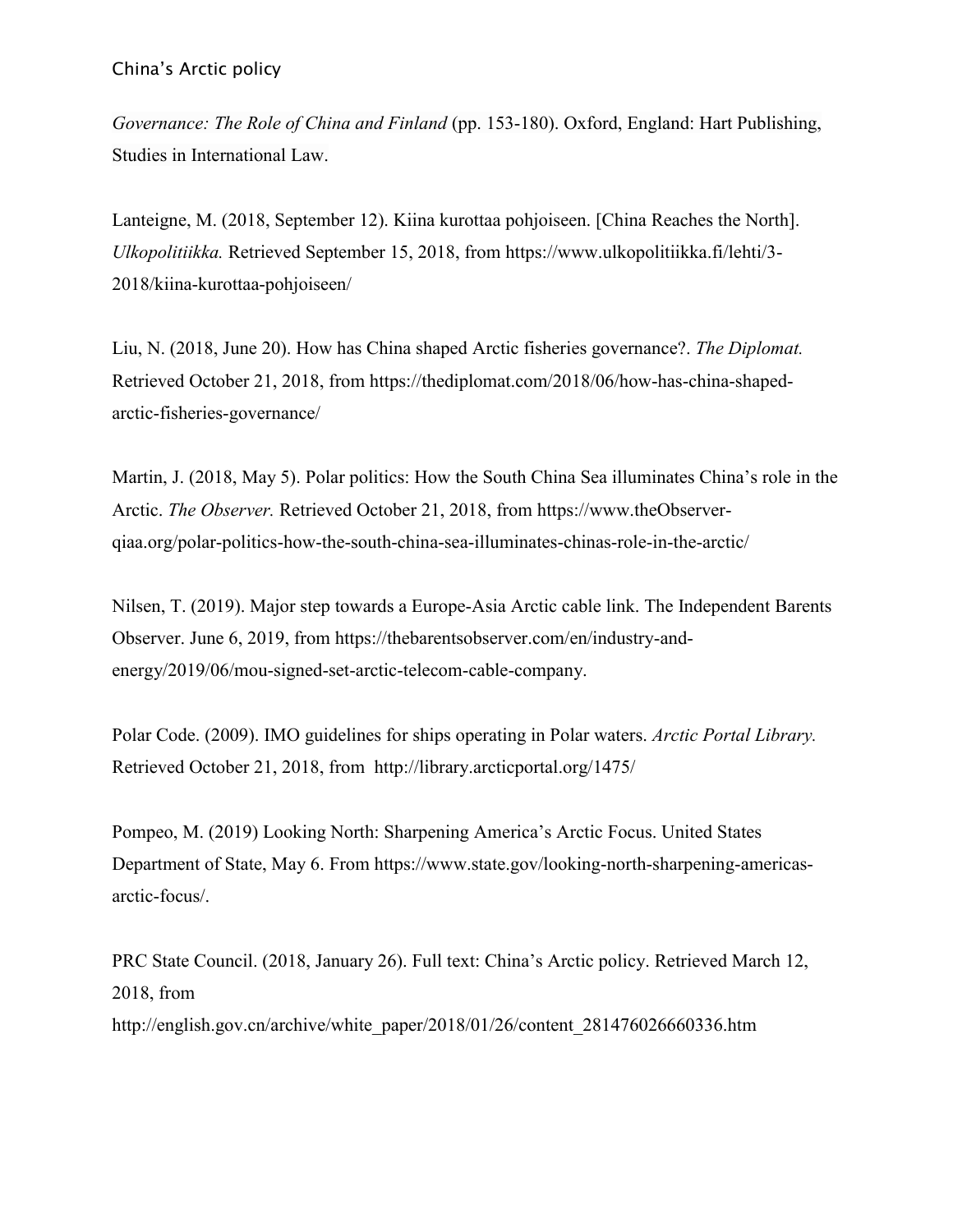Reuters (2018). Russia's Novatek ships first LNG cargo to China via Arctic. July 19, from https://www.reuters.com/article/us-novatek-cnpc-lng/russias-novatek-ships-first-lng-cargo-tochina-via-arctic-idUSKBN1K90YN.

Rainwater, S. (2013, Spring). Race to the North: China's Arctic strategy and its implications. *Naval War College Review, 66*(2), Article 7. Retrieved June 10, 2018, from https://digitalcommons.usnwc.edu/cgi/viewcontent.cgi?referer=https://www.google.com/&httpsredir=1&articl e=1371&context=nwc-review

Robinson, R. W. Jr. (2013, September). China's "Long con" in the Arctic. *MacDonald-Laurier Institute Commentary.* Retrieved October 20, 2018, from https://www.macdonaldlaurier.ca/files/pdf/MLIChina%27sLongConInTheArctic09-13Draft4- 1.pdf

Stepien, A. (2017). Incentives, practices and opportunities for Arctic external actors' engagement with indigenous peoples: China and the European Union. In T. Koivurova, T. Qin, S. Duyck and T. Nykänen (Eds.), *Arctic Law and Governance: The Role of China and Finland.* Ireland, United Kingdom: Hart Publishing.

Watts, J. (2012, January 25). Norway could shut China out of Arctic Council after diplomatic snubs. *The Guardian.* Retrieved November 25, 2018, from https://www.theguardian.com/world/2012/jan/25/norway-china-arctic-council

Yang, Y. (2016, December 20). China's 'airpocalypse' hits half a billion people. *Financial Times.* Retrieved July 15, 2018, from https://www.ft.com/content/46cbaeea-c669-11e6-8f29- 9445cac8966f

Zhang, M. (2015, October 17) China in the Arctic – Practices and Policies. The 3rd Arctic Circle Assembly, Reykjavik, Iceland.